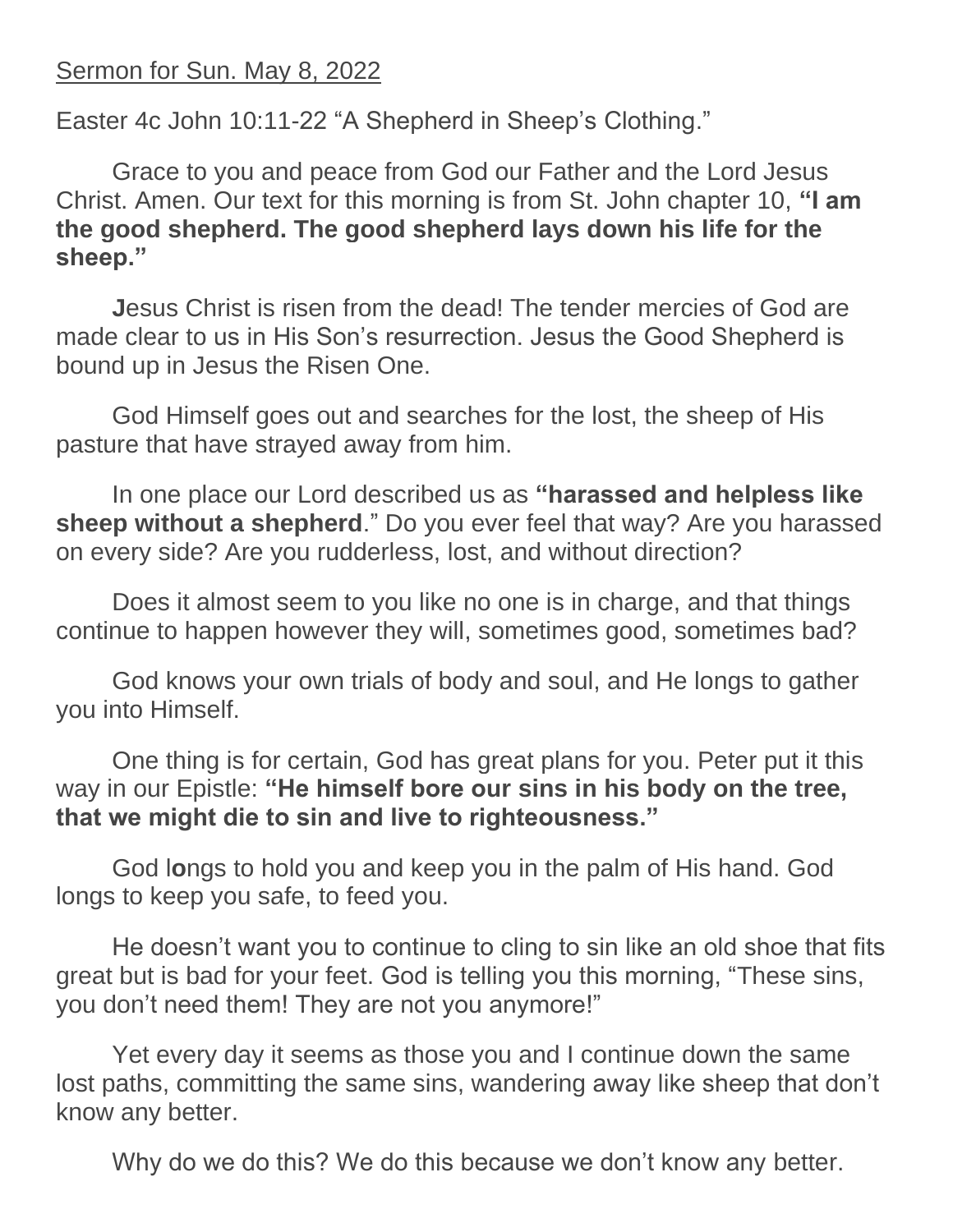Yet our Heavenly Father longs to draw you to the still waters of His Word, and to give you good pasture, to feed you with the food of eternal life. God wants to give you all things in His Son, Jesus Christ our Lord.

In our Gospel for today, Jesus talked about the relationship between Himself and His people, the sheep.

Now I don't know about you, but I'm a city slicker. We city folks don't have any sense of what it is like to try and round up 100 sheep, keep them together and safe, feed and water them, guard them against predators, and the like. We don't know by experience how sheep really are.

Sheep sometimes get a bad rap as being a dumb animal. Now that isn't really fair.

It would probably better to say that sheep are herd animals, or that they are trusting animals. They will follow together, and are rarely in groups of less than four or five.

What this means in real terms is that if a sheep goes astray, it's likely led astray. And if it does go astray by itself, it's almost totally helpless.

So, of all the animals to use as an analogy for us, why would God use this one? And how does this help to teach us about the Resurrected Jesus and His life for us as the Good Shepherd?

It means that you and I by nature are followers. We may follow other people, we may follow our hearts or our desires, but we are followers.

Even when we rebel, we rebel in imitation of the truth. Because you and I have followed down the wrong paths for so long, God must shepherd us back.

God must draw us to Him, keep us in Him, guard us, feed, us and lead us to the still waters. He says it this way in Ezekiel, **"Behold, I, I myself will search for my sheep and will seek them out**."

This is all well and good, but simply saying that the Lord is my Shepherd can be an empty phrase. Jesus the Good Shepherd can quickly become no more than words, It has no flesh and blood because we don't know what it means.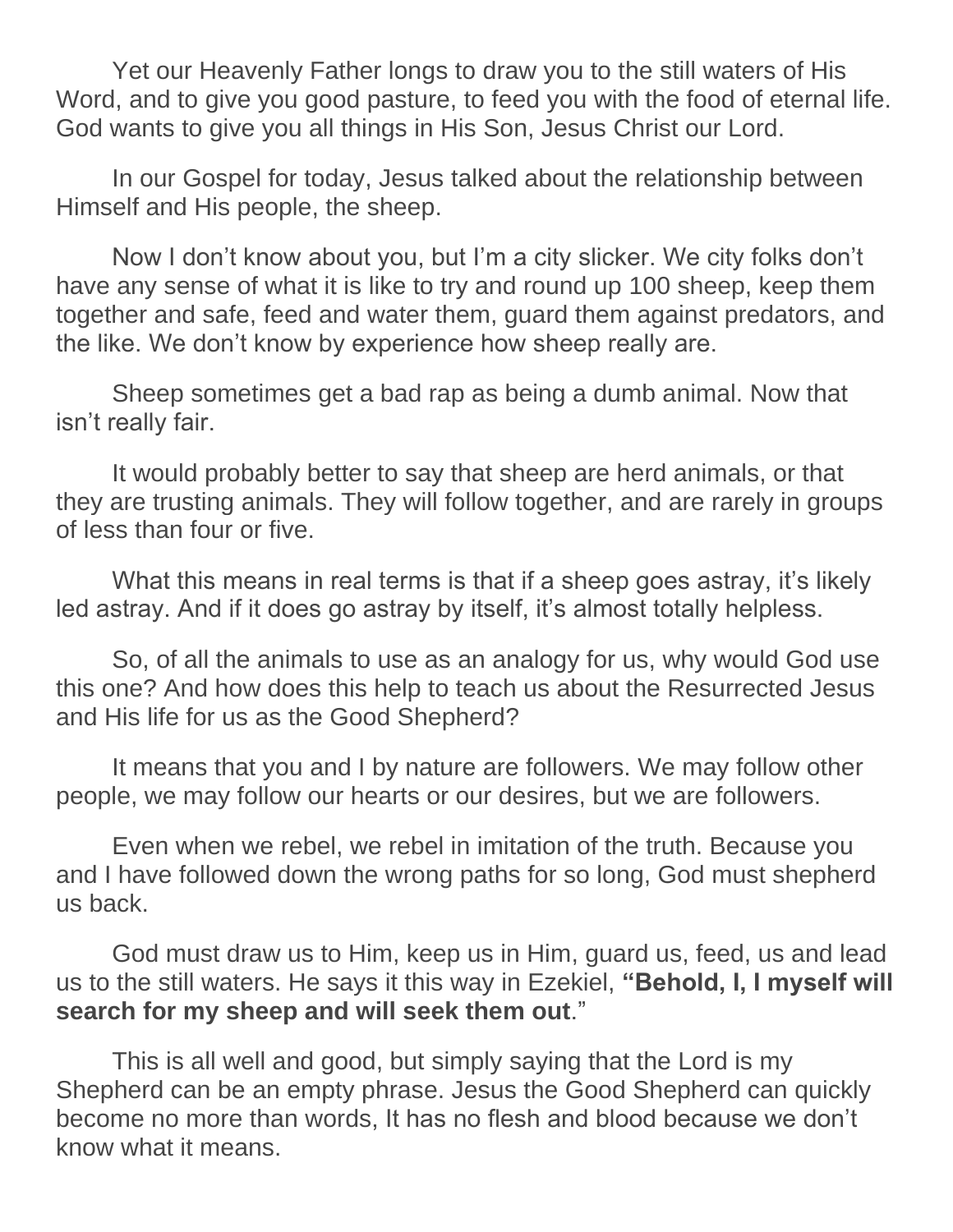So this is where we talk about the Church. Christ is risen! He rose from the dead, ascended into heaven, but He is not absent. He is hidden, and He hides Himself here, in His Church.

The church is Christ's tool, His voice, His hands. There is a strong relationship between the Good Shepherd and the under-shepherds of His Church.

When Christ returned to heaven, He appointed apostles to be His messengers, His ambassadors.

Those apostles were to preach in His name, forgive sins on His behalf, baptize and deliver His body and blood to the sheep, God's people.

When Paul spoke to the pastors of the Church at Ephesus, he said it like this, **"Be on guard for yourselves and for all the flock, among which the Holy Spirit has made you overseers, to shepherd the church of God which He purchased with His own blood."** 

God has put a pastor into your life to serve you. In this case it is me, but God of course could and indeed has used many others for this same purpose.

The person of the pastor is not important. The office of the pastor for us is the link between God's Word and God's people.

## In the Lutheran Confessions we say it this way: *Thank God, a sevenyear-old child knows what the Church is, namely, the holy believers and lambs who hear the voice of their Shepherd*

God has raised Jesus Christ from the dead. He is your Good Shepherd, who guides you to the paths of eternal life because of His tender mercy.

He preaches to you, waters you, feeds you, protects you from evil within and without. You dwell in the house of the Lord forever.

Listen to His Voice, for in His Word you have eternal life.

Follow the voice of the Shepherd, the voice you heard at your Baptism, the voice you hear as you receive His Body and Blood in the Holy